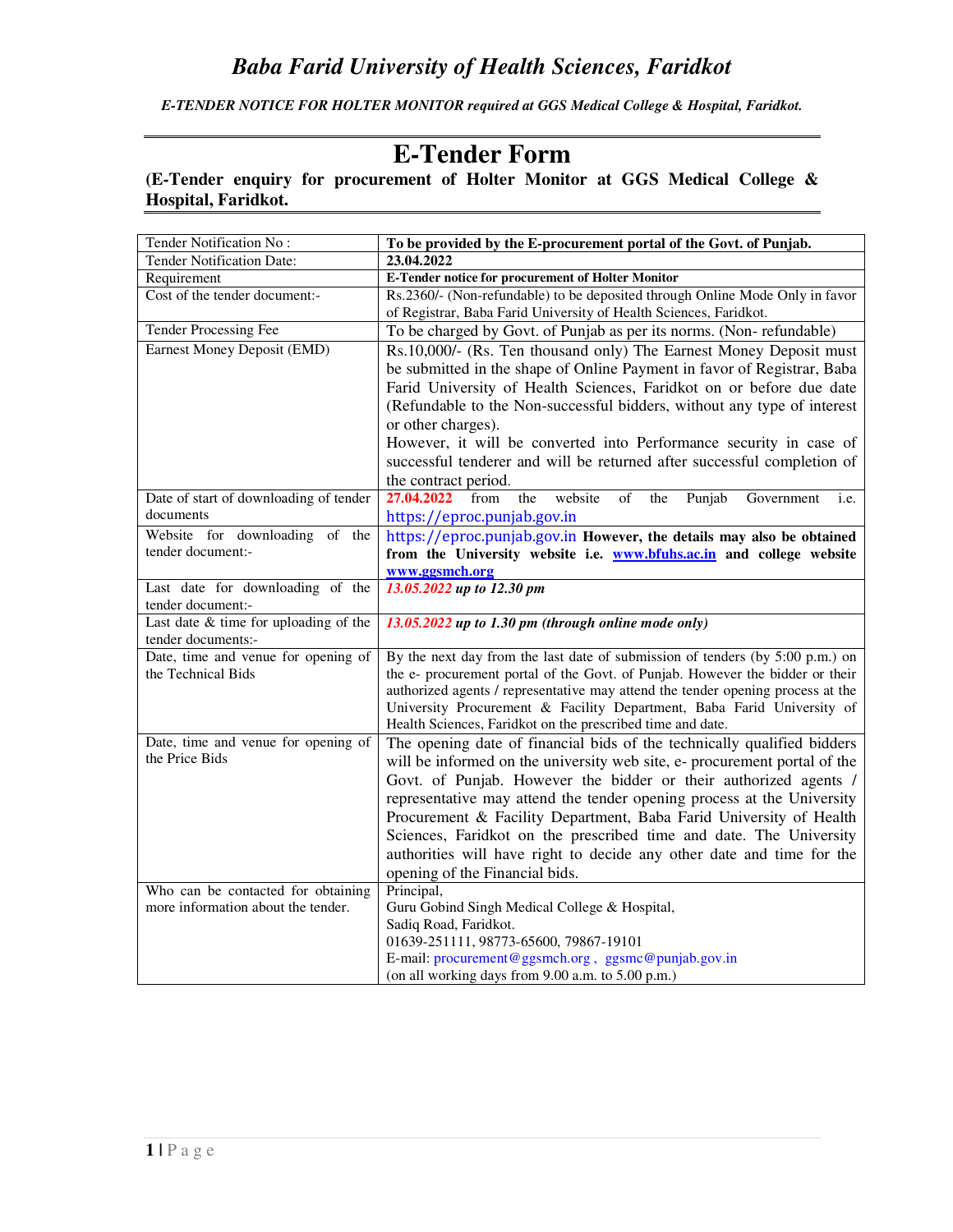*E-TENDER NOTICE FOR HOLTER MONITOR required at GGS Medical College & Hospital, Faridkot.* 

## **NOTICE INVITING E-TENDER**

**E-Tenders** are invited on or before **13.05.2022** from manufacturers or their authorized agents/distributors **for procurement of Holter Monitor required at GGS Medical College & Hospital, Faridkot**. The tender document containing detailed terms & conditions may be downloaded from the E-procurement website of the Punjab Government i.e. https://eproc.punjab.gov.in and its detail may also be seen at the University website www.bfuhs.ac.in and college website www.ggsmch.org

#### **TERMS AND CONDITIONS:-**

- 1. The tender must be uploaded on or before the last date/ time of the submission of tender.
- 2. The Tender processing fee should be submitted through Net Banking/Credit card/Online mode only and as per Punjab Govt.
- 3. The **tenders will be opened online** By the next day from the last date of submission of tenders (by 5:00 p.m.) on the e- procurement portal of the Govt. of Punjab in , Baba Farid University of Health Sciences, Faridkot on the website i.e. **https://eproc.punjab.gov.in** at the, Baba Farid University of Health Sciences, Faridkot. The bidder(s) shall be at liberty to be present, in person or through their authorized representative(s) at the time of opening of the tender as specified in the Tender Notice. In case the authorized representatives are to be present, they must furnish the authority letter from the bidder (s), on whose behalf they are representing otherwise they will not be allowed to participate in the process of opening of tender.
- 4. The Price bids of technically qualified bidders will be opened on the website i.e. https://eproc.punjab.gov.in at, Baba Farid University of Health Sciences, Faridkot. In case of any change of date and time it will be notified to the technically qualified bidders through E-mail/telephone.
- 5. The Registrar/Principal reserves all rights to accept or reject any or all the tenders without assigning any reason.

Registrar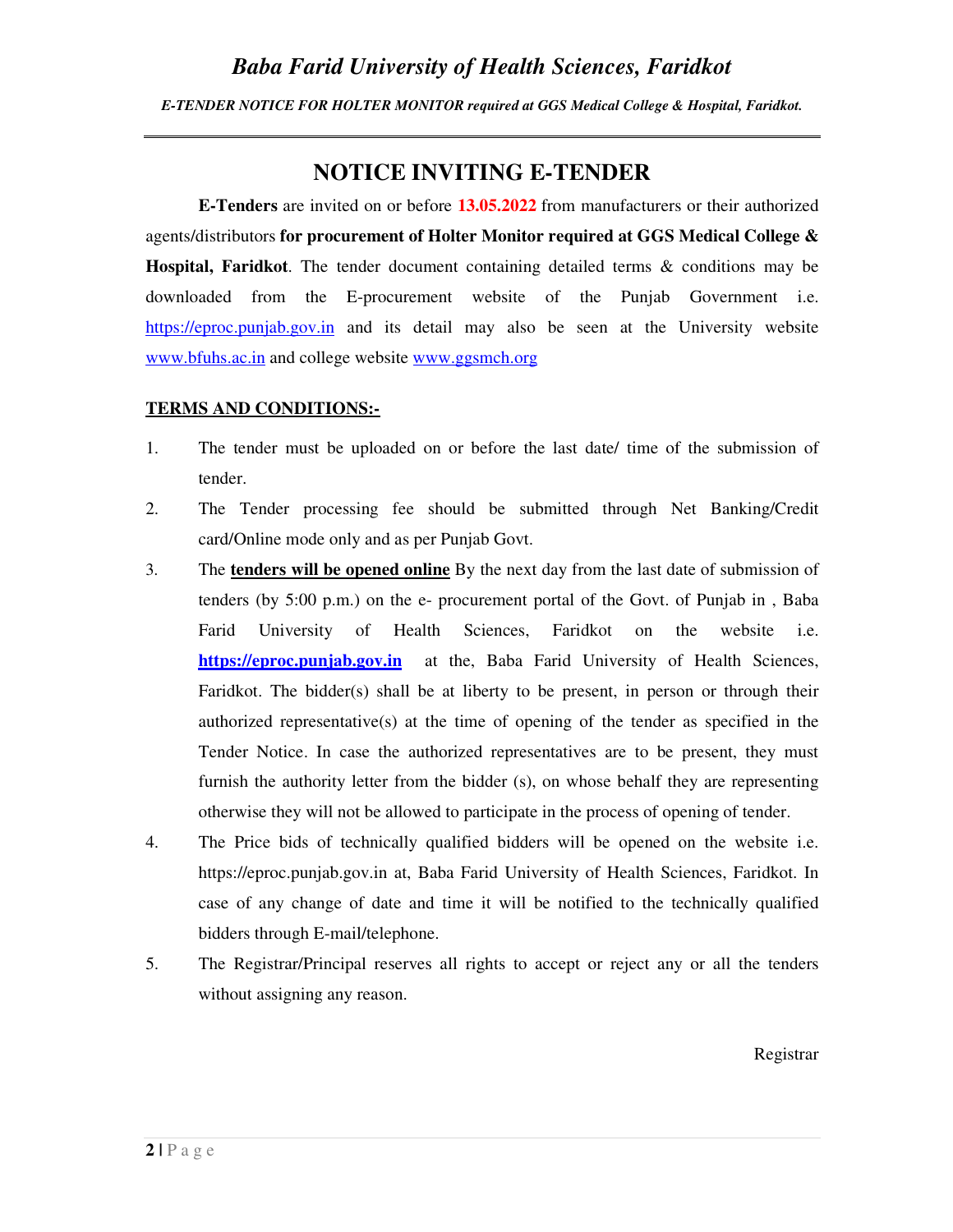*E-TENDER NOTICE FOR HOLTER MONITOR required at GGS Medical College & Hospital, Faridkot.* 

#### **INSTRUCTIONS/ GUIDELINES TO THE TENDERERS**

- 1. The bidder needs to register himself/ herself on **https://eproc.punjab.gov.in.** The bidder is also required to obtain Class III digital signature certificates to complete this process.
- 2. Please download the Tender document from the website of e-procurement of the Govt. of Punjab **https://eproc.punjab.gov.in.** Please fill all the relevant blanks on all the pages of the tender document sign along with a stamp/ seal all pages and then a scanned copy of the same may be uploaded on the website at the time of submission of the tender document.
- 3. **It should be clearly noted that this tender will be accepted though e-tender mode only.** The tenders submitted through offline mode will not be accepted under any circumstances.
- 4. **Tender Fee** of Rs.2360/- (non-refundable) may be deposited through online Mode Only.
- 5. **Tender Processing Fee:** as per Punjab Govt. (non-refundable) may be deposited through online mode i.e. Net Banking/ Credit Card/ Debit Card only. The tender processing fee will not be accepted through any other mode. .
- 6. **Refundable Earnest Money Deposit (EMD): Rs.10,000** to be deposited online mode only in favor of Registrar Baba Farid University of Health Sciences, Faridkot
- 7. **Upload** signed copy of Technical Bid Compliance Statement **(Annexure-I)**.
- 8. **Upload** an affidavit regarding Non-Black listing as per proforma given at **Annexure-II**  duly attested by an Executive Magistrate or a Notary Public.
- 9. In case the Bidder is Authorized Supplier/Agency, the Authorization Certificate as per the Format given at **Annexure-'III'** (duly filled in), **to be uploaded**.
- 10. In case the Bidder is Authorized Supplier/Agency, an undertaking/certificate issued by their Principal Manufacturer/Supplier that in case dealership/distributorship is withdrawn after supply of the Instruments then the Principal Manufacturer/Supplier will be responsible for Guarantee/Warranty/AMC/CMC of the Equipments/Instruments. **(Annexure – 'IV')**, **to be uploaded**.
- 11. **Upload** details of Bank Account for refund of EMD **(Annexure V).**
- 12. In addition to this, following **documents are to be uploaded** with Technical Bid:
	- i) Details of registration as Company /Firm/ Establishment.
		- ii) Certificate regarding **standard** in quality.
		- iii) Copy of Certificate of Registration for service Tax/TIN/TAN/PAN/VAT.
		- iv) A certificate from C.A. regarding Annual Turnover with Balance Sheet for the last 3 (three) financial years i.e. 2017-18, 2018-19 & 2019-20.
		- v) Copy of the IT Returns for three financial years i.e. 2017-18, 2018-19 & 2019-20.
- 15. Price should be quoted and **uploaded** only in Excel Sheet proforma at **Annexure-'VI'**.

\*\*\*\*\*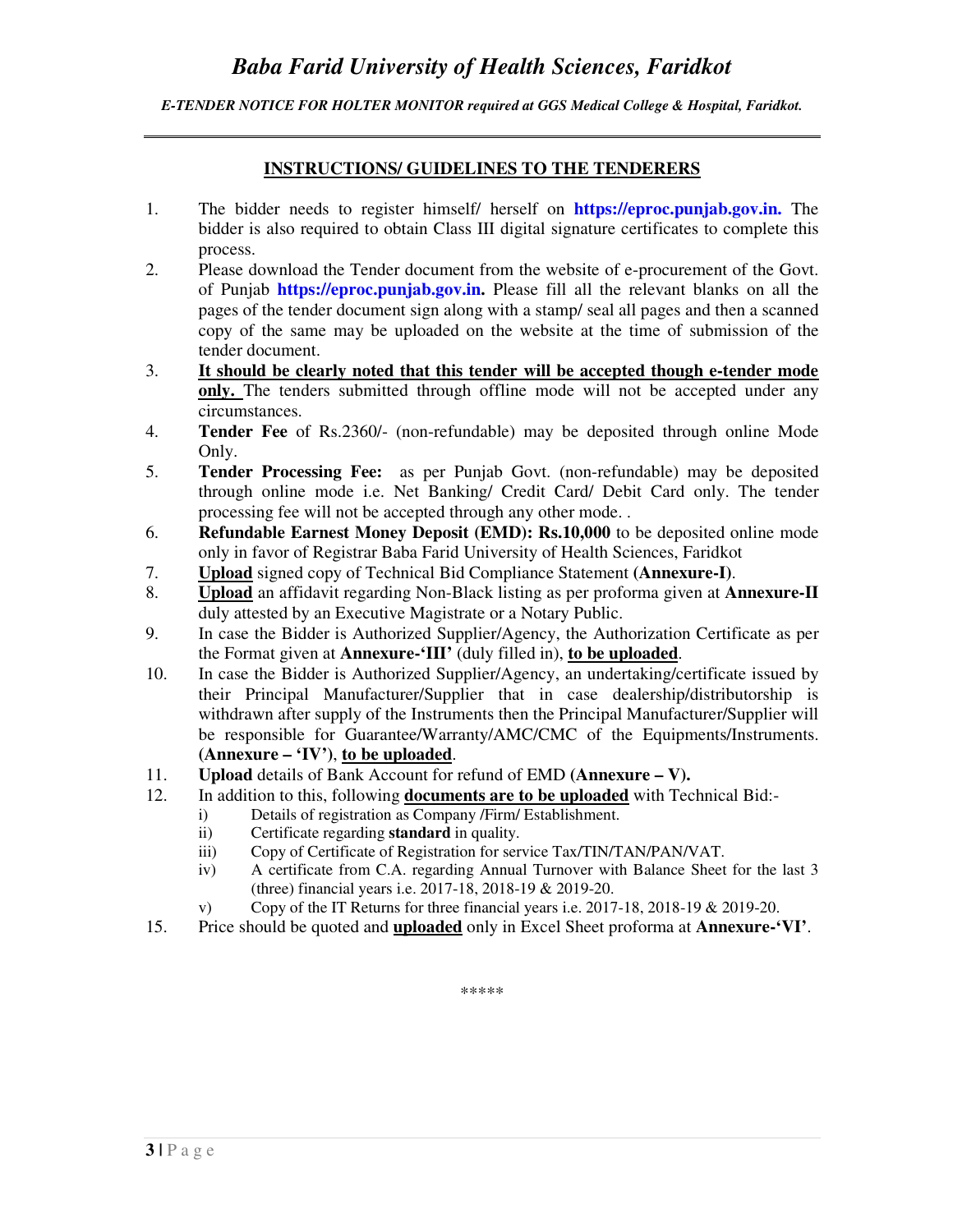*E-TENDER NOTICE FOR HOLTER MONITOR required at GGS Medical College & Hospital, Faridkot.* 

#### **Scope of Supply**

| Sr. No. | Name of Items         | Quantity |
|---------|-----------------------|----------|
|         | <b>Holter Monitor</b> |          |

- The quantity may increase /decrease as per actual requirement.
- The bidder must mention regarding tentative delivery time of instruments
- Brand / Make must be quoted.
- The University may check the samples of the above said items, if need be. All the bidders have to provide the same at their own cost.
- Product Quality Certificate must be uploaded.
- The L1 Bidder may be called by the University for their rates negotiations, if required.
- The rates should be quoted including all charges however; the GST will be paid by the University extra upon the quoted rates, as per the norms of the Government.
- The University reserves the right to accept or reject any or all the bidders without assigning any reason.
- **Compliance report to be submitted in a tabulated and point wise manner, clearly mentioning the page/para number with authenticated catalogue / manual, without which it will not be considered. Points not covered in a separate certificate**.

\*\*\*\*\*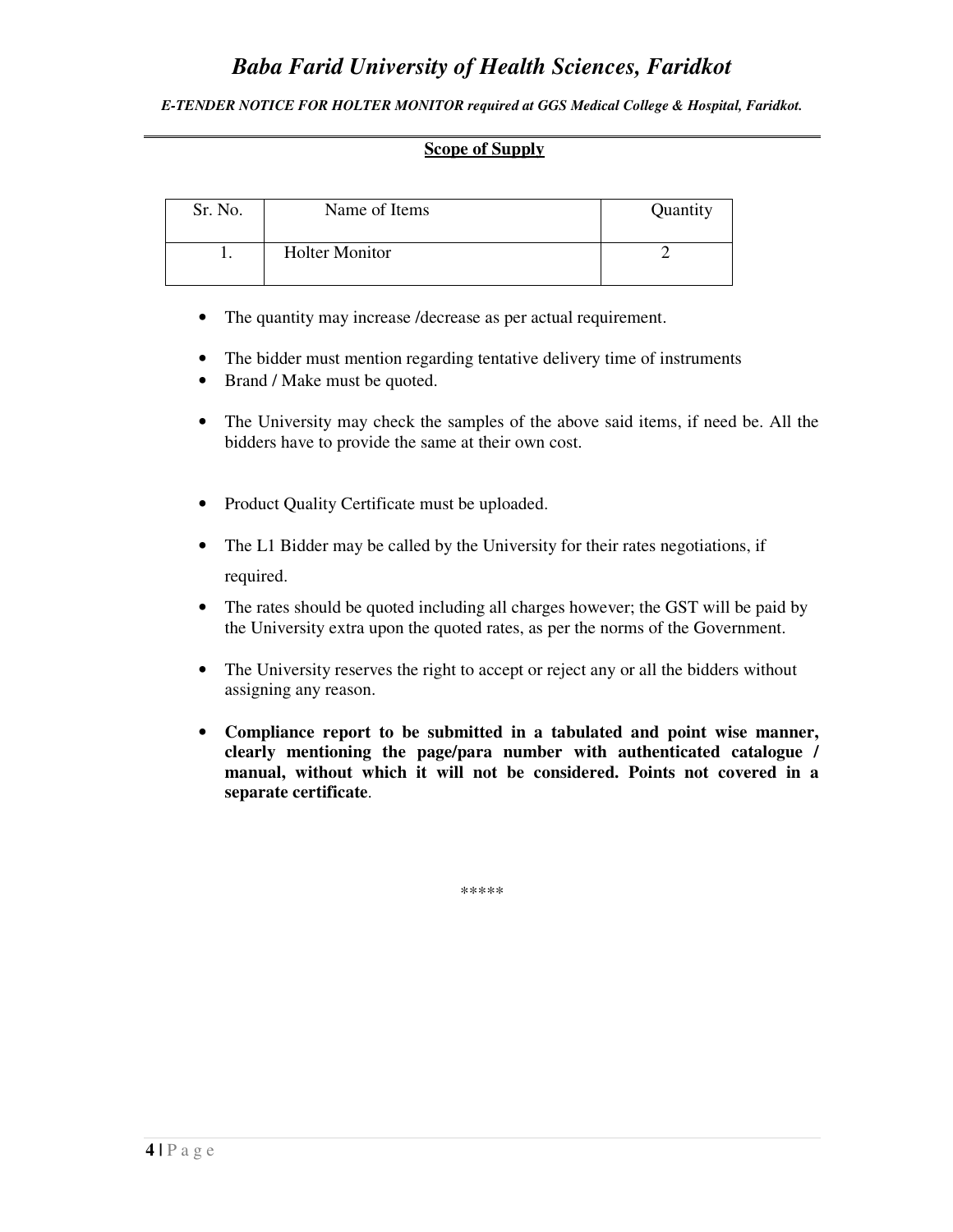#### *E-TENDER NOTICE FOR HOLTER MONITOR required at GGS Medical College & Hospital, Faridkot.*

## **TECHNICAL SPECIFICATIONS**

## **Holter Monitor:**

- 1. The system should have the capability of acquire/analyze continuous 12 lead ECG derived out of three channels using 5 electrodes for 48 hours with facility to display/print 12 lead ECG at any point of time.
- 2. Beat to beat review of complete 12 lead presentation for all arrhythmia and ischemic events.
- 3. Should be provided with latest Intel Pentium Dual core processor with CD writer, 60GB memory, or more, high resolution 17" TFT Flat color monitor with window 10 platform and printouts on High density Laser Printer
- 4. UPS with 1 Hour of power back for the total system.
- 5. Should have multiple analysis such as retrospective, prospective leads.
- 6. Heart rate variability study facility
- 7. System should have color coded rhythm analysis for various ventricular and supraventricular events including, ST segment analysis for all the 12 leads. Trend graphs HR, RR intervals, RR variance, 12 leads ST, SVPB, and VPB.
- 8. Should provide automatic atrial fibrillation detection
- 9. Pacemaker analysis software to be provided.
- 10. Should be supplied with dedicated cardiac software.
- 11. System should have calipers for measurements of amplitude, time and heart rate.
- 12. System should be US FDA/CE/BIS/ISO approved.
- 13. Should have installation in premier institutes with minimum three years working performance. List of users to be attached along with performance certificates.
- 14. Digital Recorder:
- 15. Compact, lightweight, should weigh less than 100 grams including battery and recordable media
- 16. Should have LCD graphic display to preview ECG waveform of multiple leads during patient hookup, lead quality (impedance) check.
- 17. Should be a digital Holter recorder and simultaneous of ECG for 48hours of patient ECG.
- 18. Should work on AA alkaline battery.
- 19. Should be supplied with 2 nos. of Holter leads.
- 20. Guarantee :- 05 years of entire supplied items.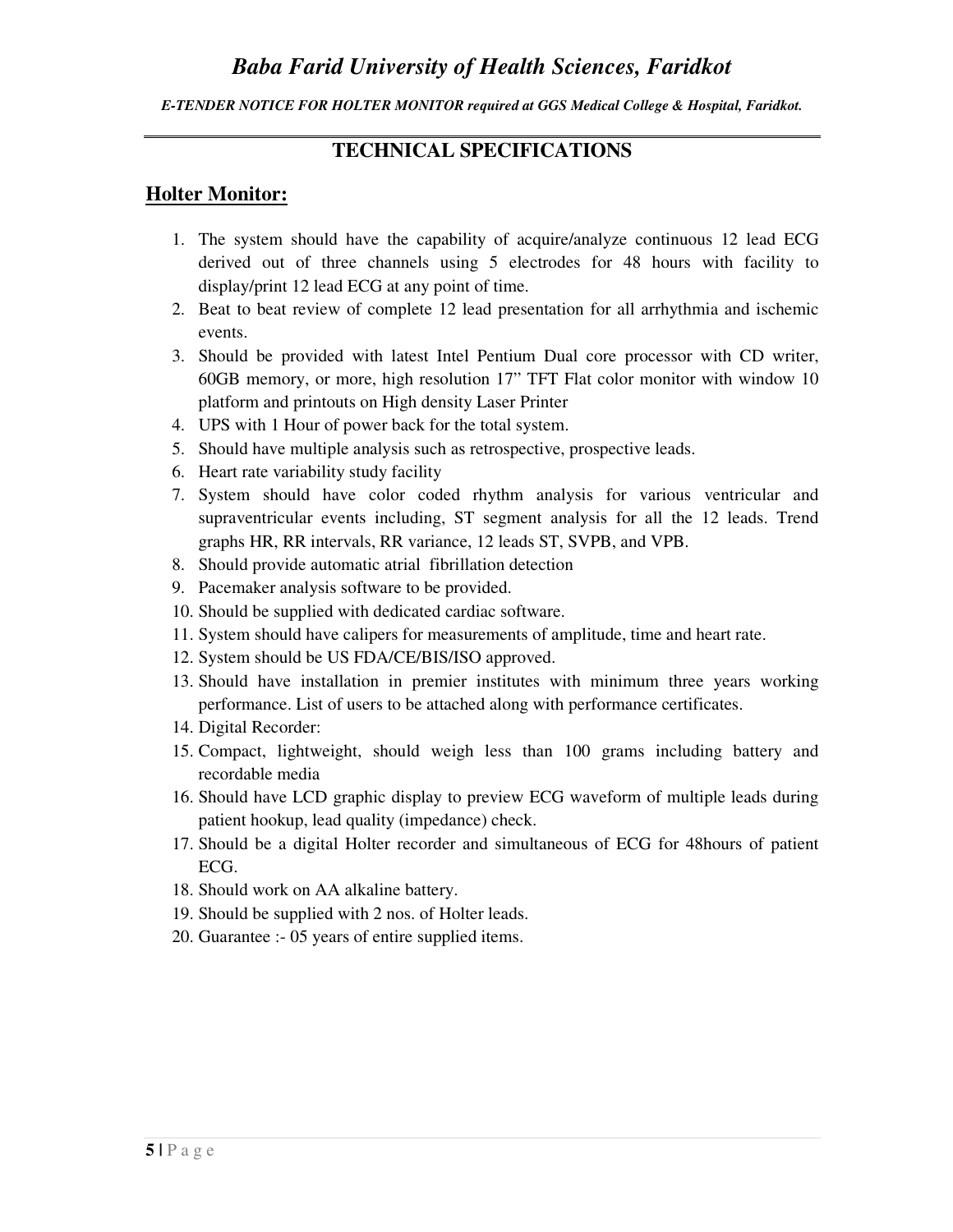*E-TENDER NOTICE FOR HOLTER MONITOR required at GGS Medical College & Hospital, Faridkot.* 

#### **TERMS AND CONDTIONS**

#### **FOR SUPPLY AND PROCUREMENTS OF Holter Monitor at GGS MEDICAL COLLEGE & HOSPITAL, FARIDKOT**

#### **ELIGIBILITY**

- The sole manufacturers of equipments or their authorized agents/distributors may quote their rates.
- In case of Authorized Supplier/Agency/Distributor, the Authorization Certificate as per the Format given at **Annexure-'III**' should be uploaded.
- In case the Tenderer is authorized dealer/supplier an undertaking/certificate issued by their Principal Manufacturer/Supplier that in case dealership/distributorship is withdrawn after supply then the Principal Manufacturer/Supplier will be responsible for Guarantee/Warranty/AMC/CMC. **(Annexure – 'IV')**.
- 1. This institution reserves the right to reject tenders without assigning any reason and increase or decrease the quantity of the articles tendered.
- 2. If the supply is not made within the stipulated period then late delivery charges **@2%** will be imposed on the total amount of Supply Order up to delay of **30 days** and thereafter **@ 4%** for another **30 days** after which Supply Order will be deemed cancelled & security/earnest money forfeited and company will be black-listed for future.
- 3. In-complete or conditional offers incorporating price variation will not be entertained.
- 4. The firm should have been in existence for at- least **three years** and it should have turnover of minimum **Rs.50,00,000/- per year.**
- 5. The successful bidder shall deposit bank guarantee of 10% of the total value of the equipment in the shape of Demand Draft only and will be returned after expiry of guarantee.

\*\*\*\*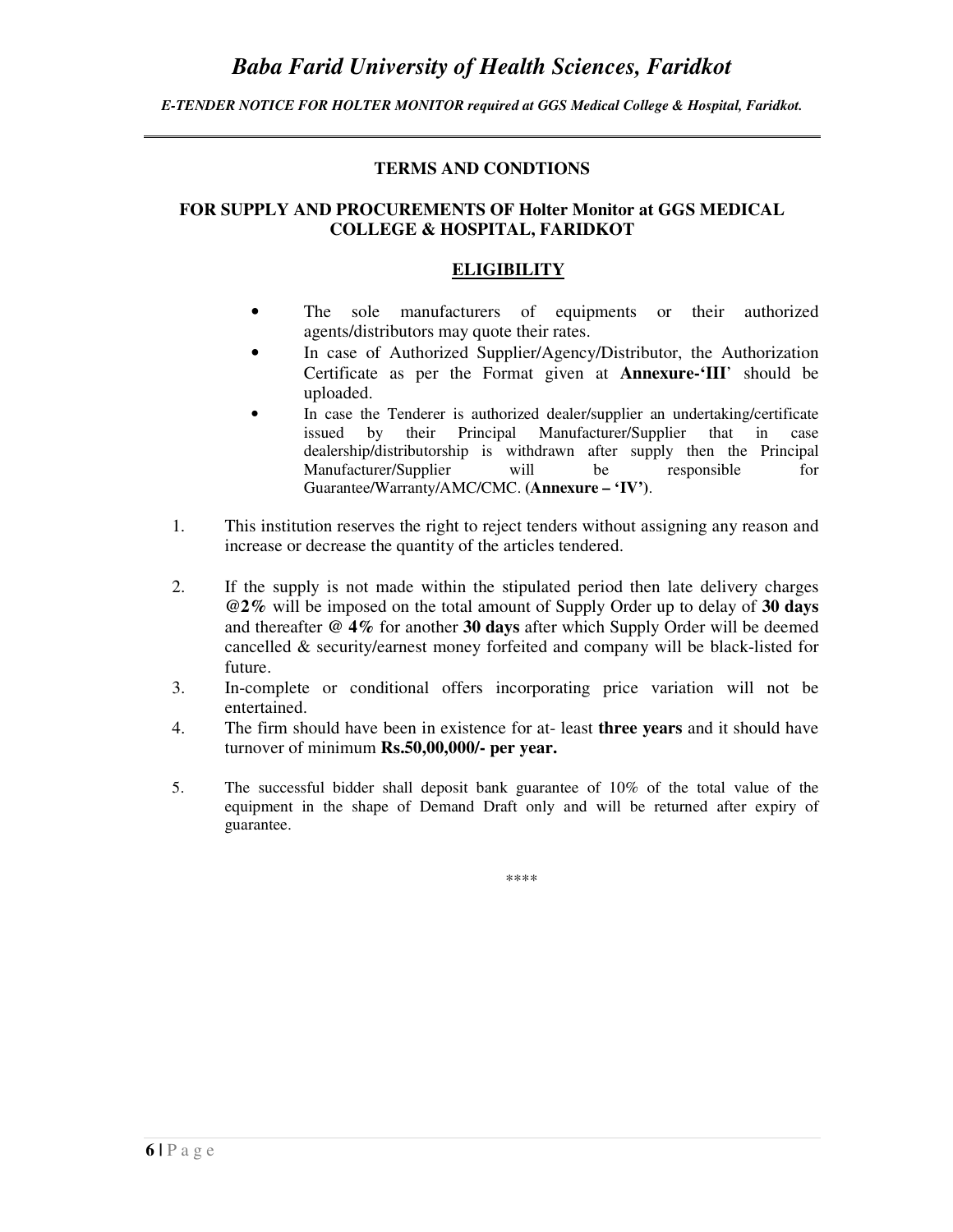*E-TENDER NOTICE FOR HOLTER MONITOR required at GGS Medical College & Hospital, Faridkot.* 

## **Annexure-I**

### **TECHNICAL BID COMPLIANCE STATEMENT**

Name and Address of the applicant / firm\_\_\_\_\_\_\_\_\_\_\_\_\_\_\_\_\_\_\_\_\_\_\_\_\_\_\_\_\_\_\_\_\_\_\_\_\_\_\_\_\_\_

Specify whether Manufacturer/Dealer/Distributor:

| Sr. No.           | <b>Particulars</b>                                                                                        | <b>Remarks</b> |
|-------------------|-----------------------------------------------------------------------------------------------------------|----------------|
| 1.                | Tender Fee of Rs.2360/- through Online Mode only on or before due date.                                   | Yes/No         |
| $\overline{2}$ .  | Tender Processing fee charged by Punjab Govt. as per their norms. (Non-                                   | Yes/No         |
|                   | refundable).                                                                                              |                |
| 3.                | Earnest Money Rs. 50000/- in favor of Registrar Baba Farid University of                                  | Yes/No         |
|                   | Health Sciences, Faridkot through online mode only.                                                       |                |
| 4.                | Technical Bid Compliance Proforma uploaded (Annexure-I).                                                  | Yes/No         |
| 5.                | Whether an affidavit regarding Non-Black listing as per proforma given at                                 | Yes/No         |
|                   | Annexure-II duly attested by an Executive Magistrate or a Notary Public<br>uploaded.                      |                |
| 6.                | In case the bidder is Authorized Supplier/Agency, the Authorization Certificate                           | Yes/No         |
|                   | as per the Format given at Annexure-'III' uploaded.                                                       |                |
| 7.                | In case the Tenderer is Authorized Supplier/Agency, an undertaking/certificate                            | Yes/No         |
|                   | Principle<br>Manufacturer/Supplier<br>their<br>that<br>issued<br>by<br>in<br>case                         |                |
|                   | dealership/distributorship is withdrawn after supply then the Principle                                   |                |
|                   | Manufacturer/Supplier will be responsible for Guarantee/Warranty/AMC/CMC<br>$(Annexure - 'IV')$ uploaded. |                |
| 8.                | Details of Bank Account for refund of EMD (Annexure - V) uploaded.                                        | Yes/No         |
| 9.                | Price Bid in the prescribed format in Excel Sheet (Annex - VI uploaded.                                   | Yes/No         |
| $\overline{10}$ . | Copy of Certificate of Registration for service Tax/TIN/TAN/PAN uploaded.                                 | Yes/No         |
| 11.               | A certificate from C.A. regarding Annual Turnover with Balance Sheet for the                              | Yes/No         |
|                   | last 3 (three) financial years i.e. 2017-18, 2018-19 and 2019-20 uploaded.                                |                |
| 12.               | Copy of the IT Returns for three financial i.e. 2017-18, 2018-19 and 2019-20                              | Yes/No         |
|                   | uploaded                                                                                                  |                |
| 13.               | Certificate regarding standard in quality.                                                                | Yes/No         |
| 14.               | Expected time of delivery                                                                                 | Yes/No         |
| 15.               | Compliance report in a tabulated and point wise manner                                                    | Yes/No         |
| 16.               | E-mail ID                                                                                                 |                |

#### **Signature & seal of bidder**

**Place: Date :** 

**Note**: **Please upload Catalogue/Brochure/Pamphlets with complete specifications of quoted Model only.**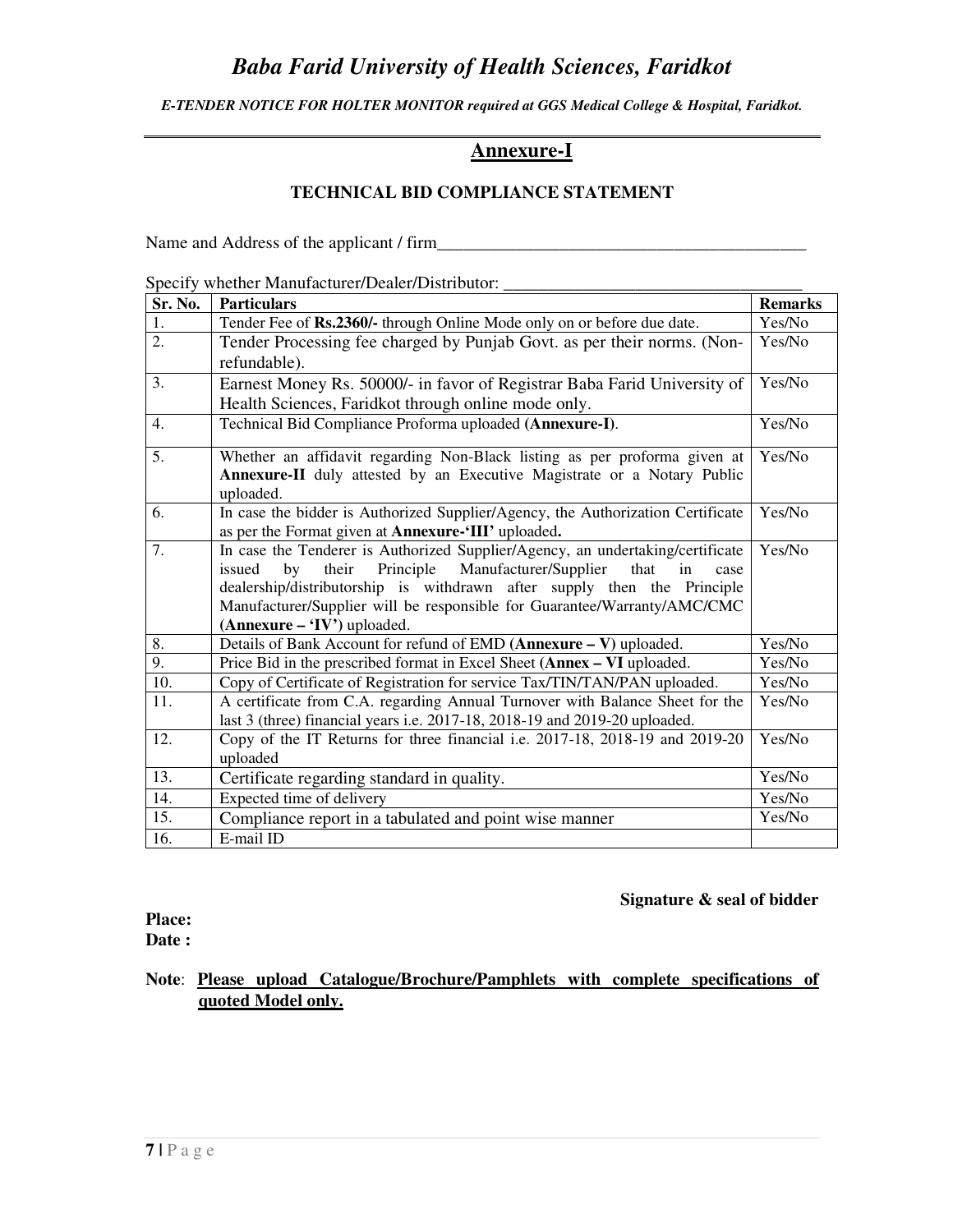*E-TENDER NOTICE FOR HOLTER MONITOR required at GGS Medical College & Hospital, Faridkot.* 

### **Annexure-II**

 **(To be furnished on non-judicial stamp paper worth Rs.100/- duly attested by Executive Magistrate or Notary Public).** 

#### **AFFIDAVIT**

I/We \_\_\_\_\_\_\_\_\_\_\_\_\_\_\_\_\_\_\_\_\_\_\_\_\_\_\_\_\_\_\_\_\_\_\_\_\_\_\_\_\_\_\_\_\_\_\_\_\_\_\_\_\_\_\_\_\_\_

partner/sole proprietor (Strike out which is not applicable) of (Name & Address of Firm) \_\_\_\_\_\_\_\_\_\_\_\_\_\_\_\_\_\_\_\_\_\_\_\_\_\_\_\_\_\_\_\_\_\_\_\_\_ do hereby declare and solemnly affirm:-

- a) That the individual/firm/ companies are **not debarred or black- listed** by any department of Union/ State Government or any autonomous institute.
- b) That no partner or shareholder, directly or indirectly connected with the applicant who has been debarred or blacklisted by any department of Union Govt./State Govt./Autonomous Institute.
- c) And that the terms and conditions for supply and Installation of Equipments at GGSMCH, Faridkot, are acceptable to me/us. I/We shall abide by them in letter and spirit.

Date:

Place:

#### DEPONENT

#### **VERIFICATION**

I/We do hereby solemnly declare and affirm that the above declarations are true and correct to the best of my/our knowledge and beliefs. No part of it is false and nothing has been concealed therein.

Date:

Place:

DEPONENT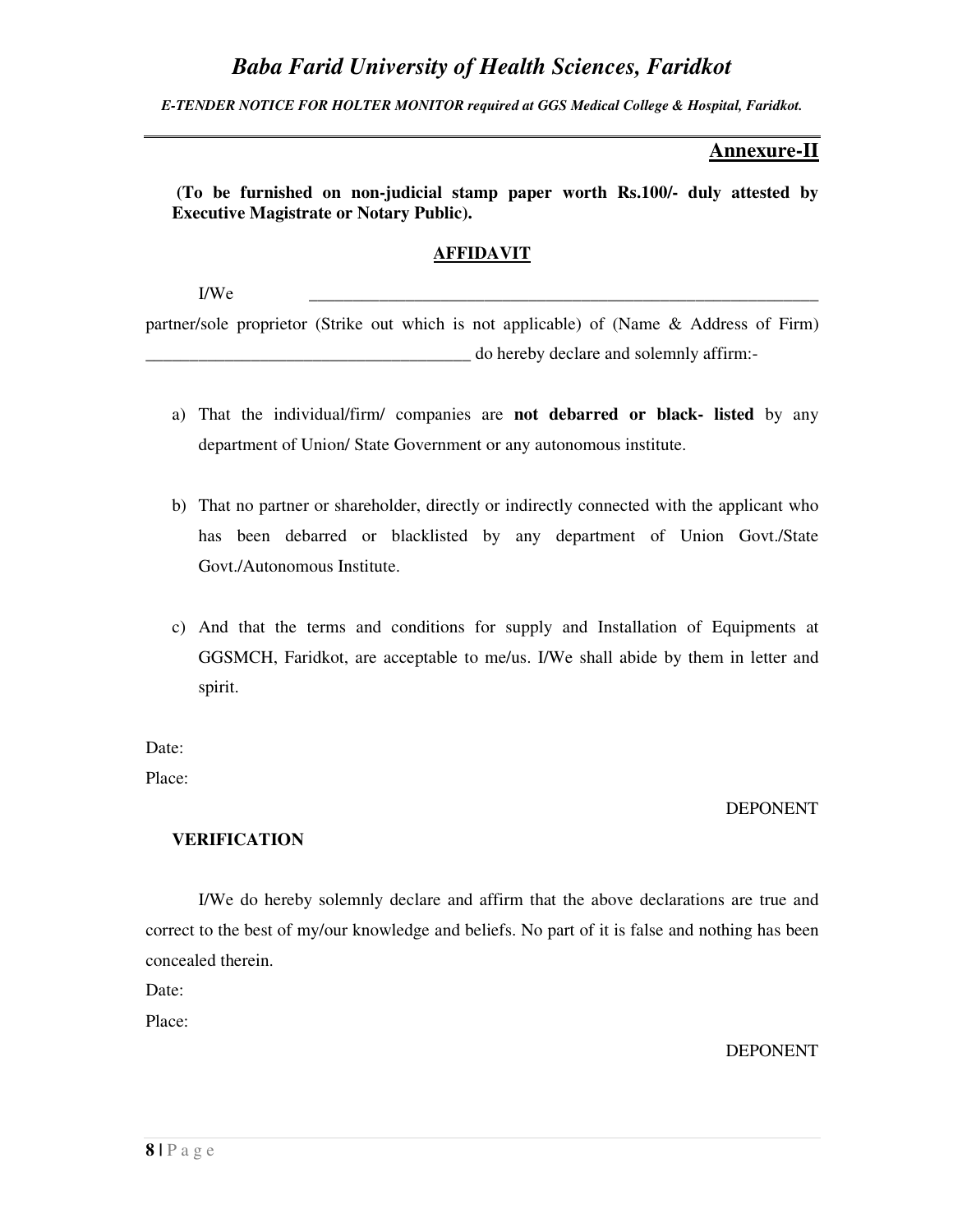*E-TENDER NOTICE FOR HOLTER MONITOR required at GGS Medical College & Hospital, Faridkot.* 

## **Annexure- III**

#### **MANUFACTURER'S/PRINCIPLE'S AUTHORIZATION FORM**

TO

 The Registrar Baba Farid University of Health Sciences, Faridkot -151203

 **Ref. No………………………………….. Dated:** 

**Sub: Authorization Certificate in favour of M/s……………………………… for supply of Holter Monitor.** 

We, M/s…………………………………………….., who are established and reputable manufacturers of …………………………….(name of equipment) having factory(ies) at …………………………… and …………………………………., hereby authorize M/s…………………………………………..(name and address) to bid, negotiate and conclude the Tender formalities with you against Tender No……………………. for the above equipment(s) manufactured by us.

No company or firm or individual other than M/s……………………….. are authorized to bid, negotiate and conclude the tender formalities in regard to this business against this specific tender.

 We, hereby extend our full guarantee and warranty as per the conditions of tender for the goods offered for supply against this tender by the above firm.

Yours faithfully,

(Name)

For and on behalf of M/s (name of manufacturer/Principle)

**Note: This letter should be signed by a person competent and having authority to sign on behalf of manufacturer, and should be on manufacturer Letter Head and same will be uploaded with Technical Bid.**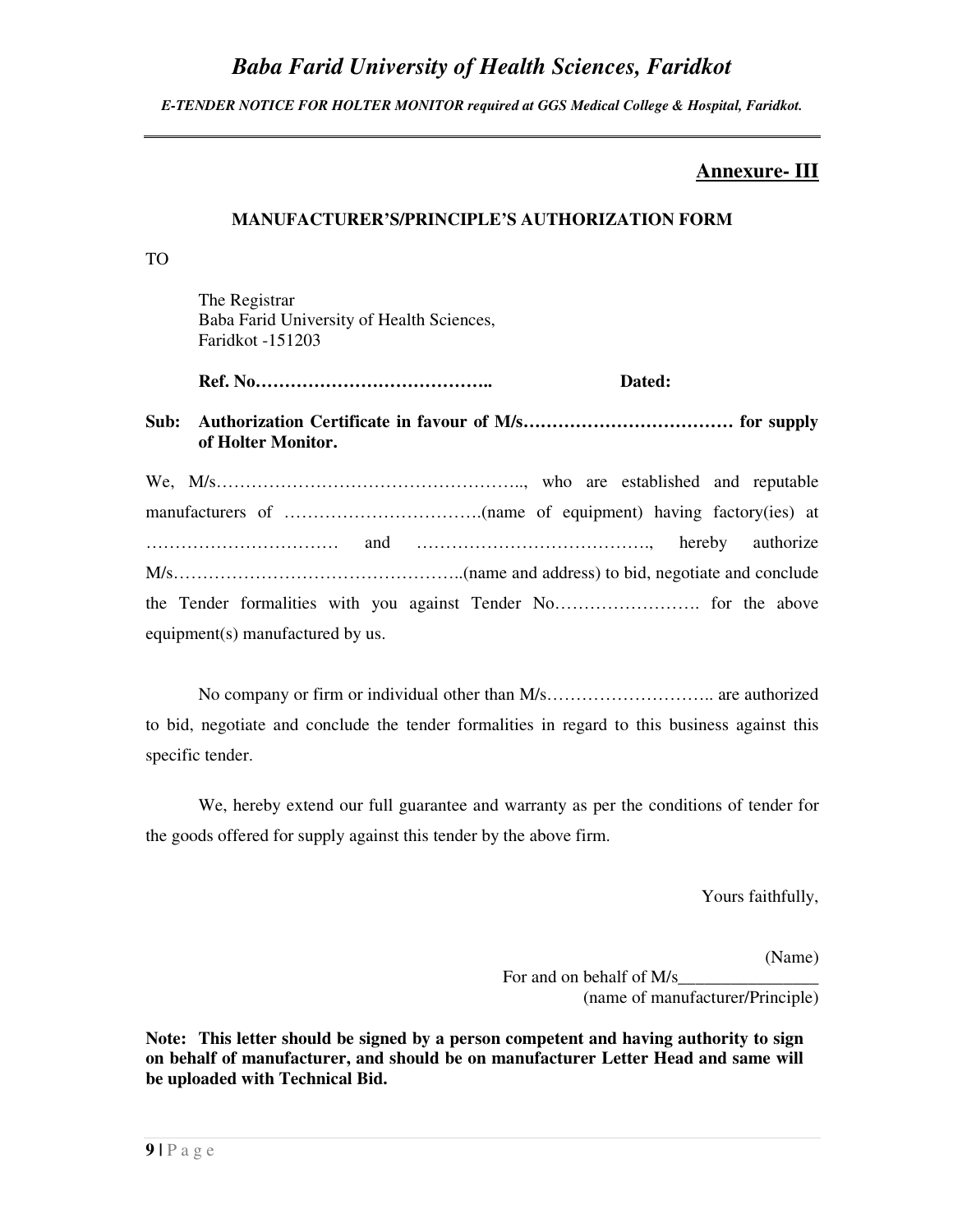*E-TENDER NOTICE FOR HOLTER MONITOR required at GGS Medical College & Hospital, Faridkot.* 

## **Annexure - IV**

#### **UNDERTAKING BY MANUFACTURER/PRINCIPLE SUPPLIER**

TO

 The Registrar Baba Farid University of Health Sciences, Faridkot -151203

 **Ref. No………………………………….. Dated:** 

#### **Sub: Undertaking for after sales service for supply of Holter Monitor**

We, M/s…………………………………………….., who are established and reputable manufacturers of …………………………….(name of equipment) have authorized M/s…………………………………………..(name and address) to bid, negotiate and conclude the Tender formalities with you against Tender No……………………. for the above equipment(s).

Further, we undertake that in case dealership/distributorship is withdrawn after supply of equipment then we shall be responsible for after sales service till the date of guarantee/warranty of the equipment and afterwards for a period of 10 years.

Yours faithfully,

(Name)

For and on behalf of M/s (name of manufacturer/Principle)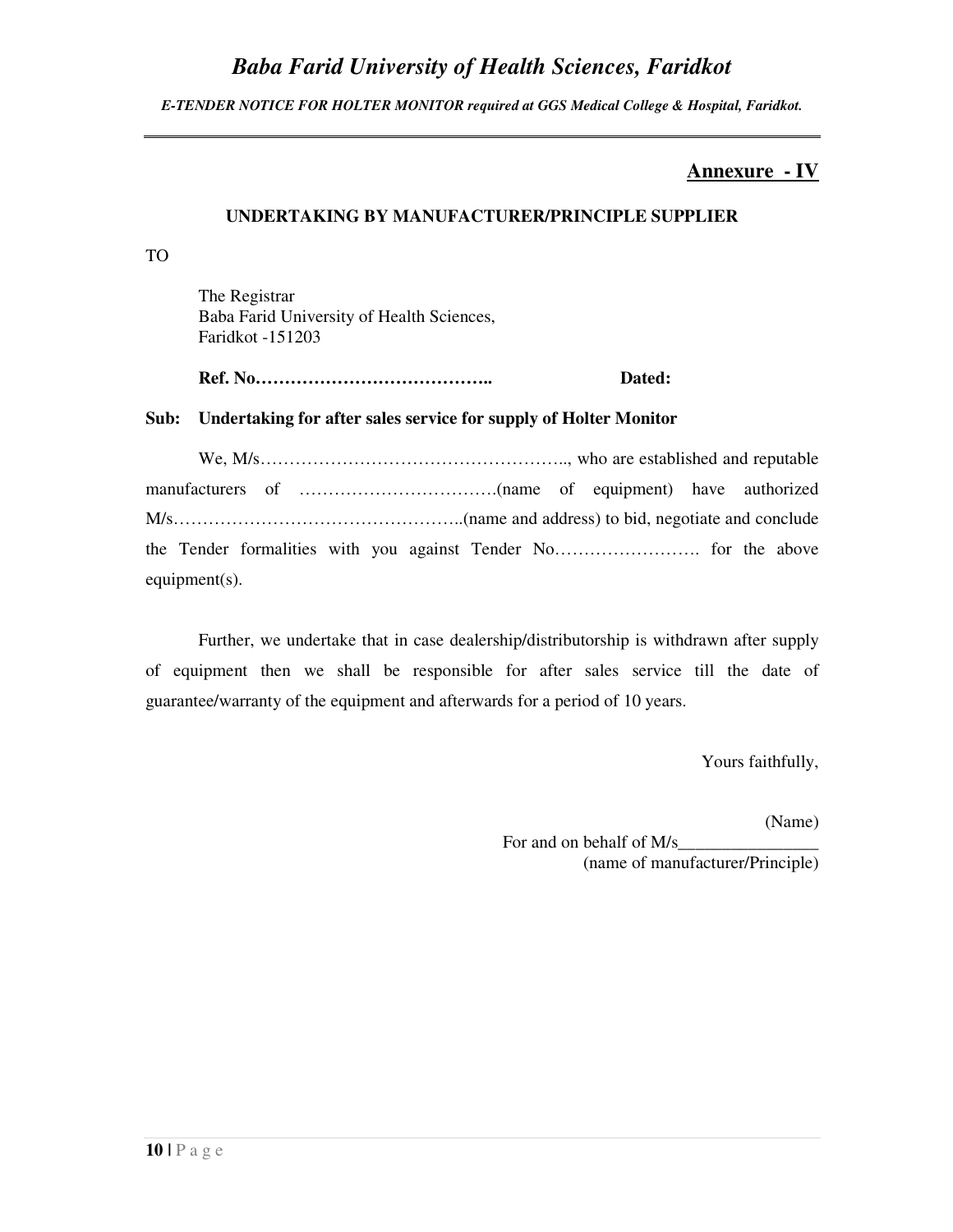*E-TENDER NOTICE FOR HOLTER MONITOR required at GGS Medical College & Hospital, Faridkot.* 

## **Annexure- V**

### **Details of Bank Account of the firm who has deposited EMD**

Name of the firm: \_\_\_\_\_\_\_\_\_\_\_\_\_\_\_\_\_\_\_\_\_\_\_\_\_\_\_\_\_\_\_\_\_\_\_\_\_\_\_\_\_\_\_\_\_

| Sr. No.          | <b>Particulars</b>       | <b>Detail</b> |
|------------------|--------------------------|---------------|
|                  | Account No.              |               |
| $\overline{2}$ . | Name of Bank             |               |
| 3.               | <b>Branch Name</b>       |               |
| 4.               | <b>IFSC Code of Bank</b> |               |
| 5.               | Name of Operator         |               |